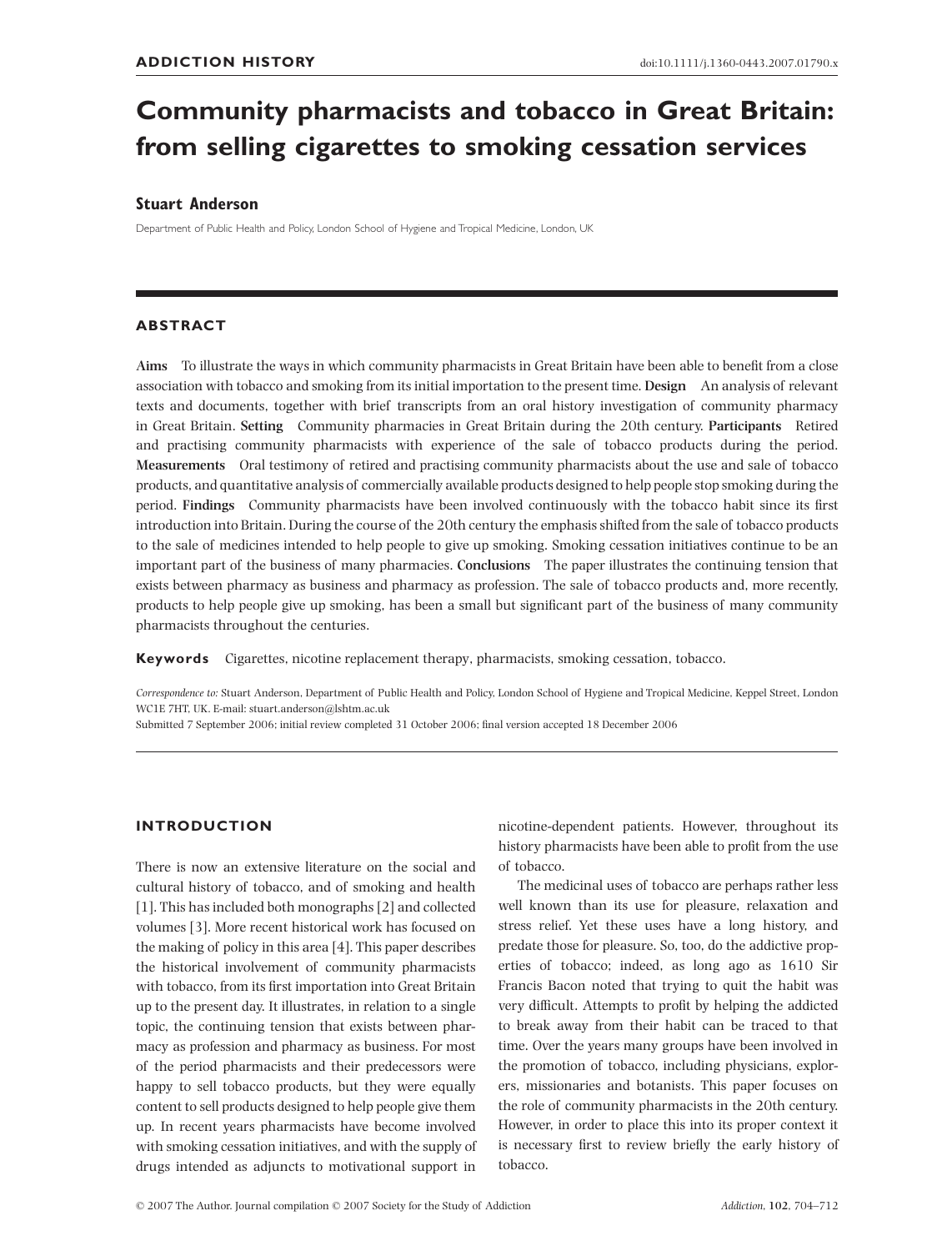### **THE DISCOVERY OF TOBACCO**

The story of tobacco use in Europe begins in 1492 when Christopher Columbus, on his first voyage to America, came across American Indians treating illnesses with leaves from a strange herb. He reported that two of his crew found many people on the island of Cuba who 'always carried a burning torch with which to kindle fire, and to perfume themselves with a certain herb' [5]. The herb was in the form of a cigar, and it was used as a disinfectant and to prevent fatigue. Amerigo Vespucci, on his voyage in 1499, noted that Indians on the island of Margarita off the coast of Venezuela 'chewed green leaves of a herb mixed with a pulverised substance [lime] to relieve thirst'. Later explorers reported the same practice being used 'to whiten teeth'. Clearly, by 1500, tobacco was being used widely on the American continent for a variety of purposes.

Over the next 50 years, European travellers to the New World carried home with them large quantities of tobacco leaves, together with a considerable body of medical knowledge about the plant. This knowledge was spread quickly, and the medicinal uses of tobacco began to be described in herbal pharmacopoeias throughout Europe. Between 1537 and 1559 some 14 books mentioning the medicinal uses of tobacco, written by explorers, historians, missionaries, botanists and physicians, were published [6]. In 1560 the French ambassador to Portugal, Jean Nicot, began to experiment with it. Nicot's experiments were performed with precision, and he kept meticulous case histories [7]. The plant was named *Nicotiana tabacum* in his honour in 1565.

### **TOBACCO USE IN ENGLAND**

Tobacco reached England in plant form only in 1570. Between 1570 and 1585 the doctrine of 'the panacea of panaceas' (the idea that there was one remedy which would cure all human diseases) gained prominence. One Jesuit author proclaimed tobacco to be 'God's remedy' [8]. There were few conditions for which it was not recommended. The list included abdominal pains, colds, fits, gout, halitosis, intestinal worms, madness, tooth decay, gangrene and ulcers. Whatever the patient suffered from, the remedy was tobacco.

The first English book on tobacco, by Anthony Chute, appeared in 1595, followed in 1597 by John Gerard's *The herball or generall historie of plantes* [9]. Gerard grew tobacco in Britain, but the home-grown product was not well received. Tobacco was used in a great many ways, including powders, decoctions, infusions and ointments for the cure of wounds. Gerard himself advocated inhaling the smoke, and claimed that tobacco would cure 'all the best known diseases'. New dosage forms continued to be recommended, including enemas, gruel, pills, plasters, chewed-tobacco poultices, snuff salve, tea and wine. Tobacco reached the height of its fame as a cure-all at the start of the 17th century.

In 1602 a book called *Work for Chimney Sweepers* was published in London. This exposed the harmful effects of tobacco, and was written under a pseudonym. 'Philaretes' declared that no one remedy could cure all maladies, and produced a long list of tobacco's harmful effects. The book stimulated publication of several further books either for or against tobacco. They included one by James I, entitled *A Counterblaste to Tobaco* and published in 1604, in which he denied that tobacco had any medical value. He considered it morally wrong to use tobacco for pleasure, adding a complaint about the amount of money spent on it. He tried to curb its use by prohibiting its cultivation in England, and by imposing a duty on its import.

## **THE INVOLVEMENT OF APOTHECARIES**

Such a lucrative trade was bound to attract a wide range of individuals eager to share in the profits. Among these were many apothecaries. This group gave medical advice and sold medicines and related products. In 1615, Barnaby Rich reported that there were upwards of 7000 grocers, chandlers, inn-keepers and apothecaries living by the trade of selling tobacco in and around London alone [10]. Both the King's personal intervention and the imposition of duty seem to have had little effect on its use. Tobacco played an equally important part in the lives of apothecaries around the country [11]. In 1607 the inventory of Richard Beresford, an apothecary from Lincoln, included 10 ounces of tobacco, two lead tobacco pots and 11-and-a-half-dozen clay tobacco pipes [12].

In 1655 a book was published in France describing the preparation and use of snuff for medicinal purposes. The apothecaries became one of the main groups involved in the supply of snuff, and by 1726 it had eclipsed all other forms of tobacco in popularity. By 1700 tobacco was already being used more for pleasure than for medicinal purposes, although in 1747 John Wesley rekindled interest in the latter. In his *Primitive Physick* he recommended the medicinal use of snuff for a wide variety of conditions including earache, falling sickness, nervous headache and piles.

Only in the early 19th century was the active principle of tobacco discovered. In 1809 a French chemist, Louis Vauquin, discovered nicotine, naming it after the plant from which it had been obtained, *Nicotiana tabacum*. Its isolation was achieved only in 1828 by two German chemists, Wilhelm Posselt and Ludwig Reimann. The chemical formula was described by Melsens in 1843, and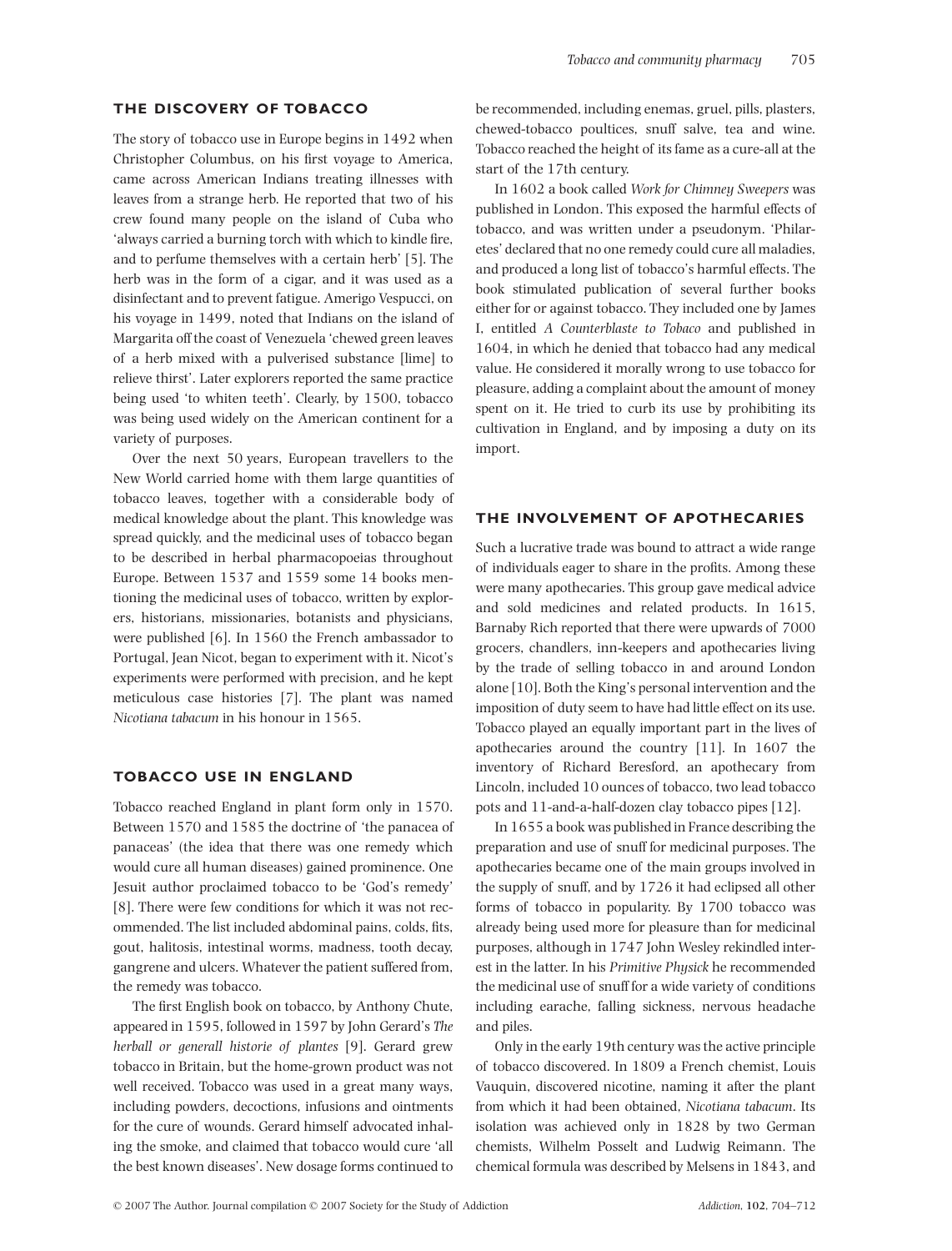ENSING ROBERT. E. PRICE. CHEMIST EURCICA LIANCA **INOCRA** 川  $616A$ **TERIA NEDICINES** VETERINARY **ER FINEST BRAND** WA **MINERAL MINERAL WATERS IL CATILY LATIOWNS MINERAL WATERS JEWSRUAY, BROWNS** il O THE RAND m NC & FDO **SOLUTION GLI** 50.0 19 前径

**Figure I** Price's Chemists, Rhyl, North Wales, 1909, advertising 'finest brand cigars'

it was synthesized eventually by Pictet and Crepieux in 1893.

## **COMMUNITY PHARMACISTS AND TOBACCO IN THE 19TH CENTURY**

It was only at the end of the 18th century that tobacco finally disappeared from medical practice. Tobacco products ceased to be included in the *London Pharmacopoeia*, and did not appear in the first *British Pharmacopoeia* in 1864. There were renewed attacks against tobacco between 1830 and 1860, the opposition ranging from temperate advice to passionate denunciation. One physician blamed tobacco for causing delirium tremens, perverted sexuality, impotence, insanity and cancer; but by the end of the 19th century tobacco was essentially a leisure drug. Changes in society and the nature of work led to increases in leisure time and disposable income, and tobacco played an important part in social interactions. It invariably accompanied other social activities such as drinking and gambling.

Tobacco was available in a variety of forms, but mainly as cigarettes, as loose tobacco for use in pipes and for rolling cigarettes, and as cigars of all sizes. Snuff was also available, and the smokers' needs were met by a wide

range of retail outlets. Tobacco dealing was first licensed in the 17th century, ending only in the 1960s. Premises so licensed included public houses, tobacconists, station kiosks and pharmacies. Further restrictions were imposed with passage of the Children's Act in 1908, which prohibited the sale of tobacco to children under the age of 16 years [13].

# **COMMUNITY PHARMACISTS AND THE SALE OF TOBACCO IN THE 20TH CENTURY**

Chemists and druggists replaced the apothecaries in the retail sale of tobacco during the 19th century, and by the early 20th century the sale of tobacco products represented a significant part of the business of many pharmacies. Figure 1 shows the shop-front of Price's dispensing chemists in Rhyl, North Wales, in 1909 [14]. The shop proudly proclaims the sale of CIGARS, FINEST BRANDS in gold letters on the entrance display windows.

Many pharmacies also continued to supply tobacco in the form of snuff. While in the 18th century the use of snuff had largely been the preserve of the rich, by the 1930s it was readily accessible to the working man. Alan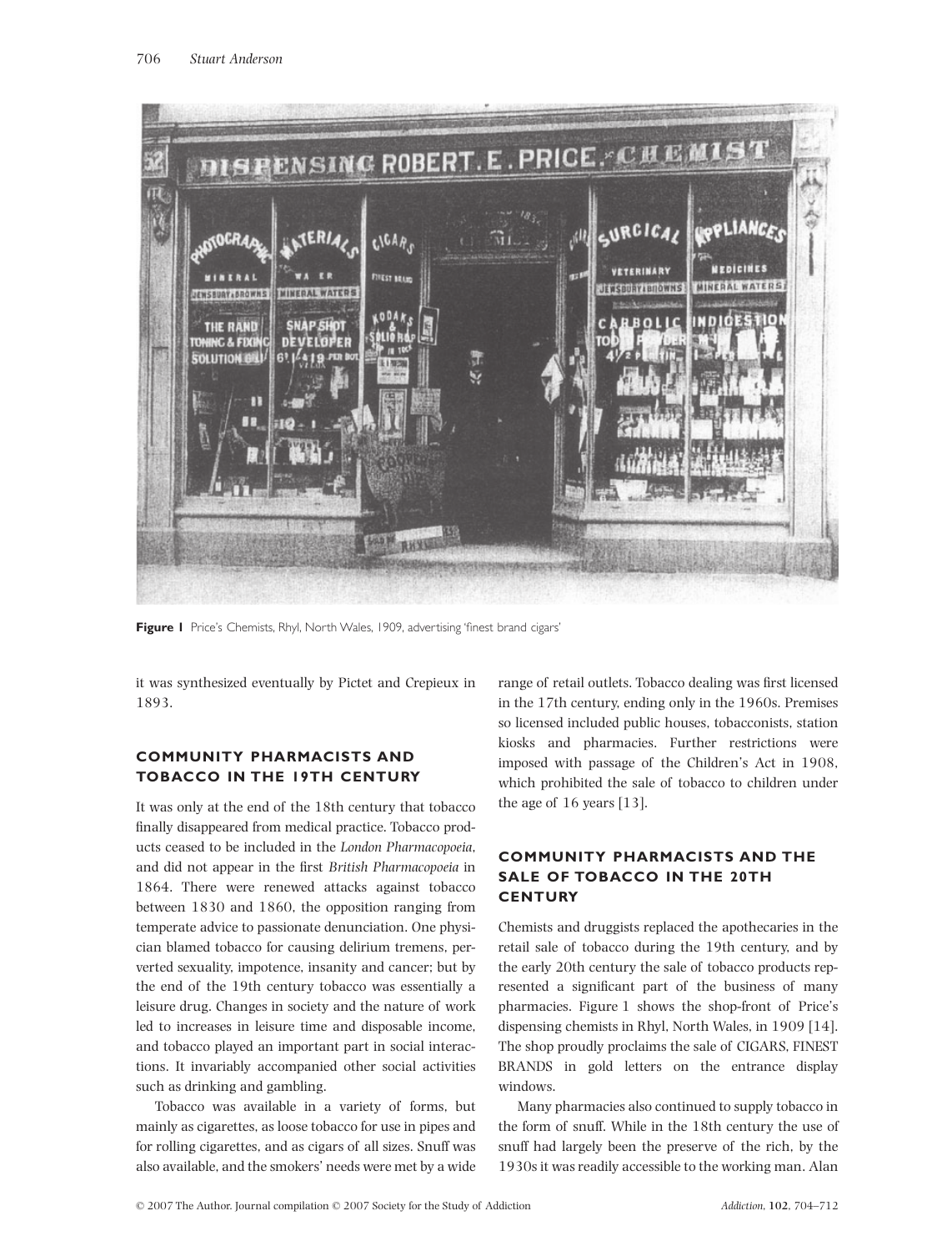Kendall was an apprentice in a shop in Shipley, Yorkshire, in 1935. He recalls:

The mill-workers would call in on their way to or from work—or occasionally at lunchtime—and buy 3d [3 pence] worth of snuff [1/4 oz]. Often they didn't bother to ask for it. They would just hold up three fingers, or else come up to the counter and sniff. Some of them wanted it mixed with menthol. We would charge a penny extra for it. Tiny crystals of menthol would be ground up with the snuff [interview with Mr Alan Kendall, recorded on 5 December 1995].

Preparing the snuff was the job of the apprentice in the 1930s. Alan Kendall continues:

We weighed out a lot of snuff, which was powdered tobacco. We got through 14 pounds [7 kilograms] at a time. It arrived packed in one pound tins. It was weighed out into quarter ounce and half ounce quantities. We wrapped it in pages from the *Chemist and Druggist*, which were cut into quarters. We made cornet-shaped holders. We put the snuff into it and folded down the top [interview with Mr Alan Kendall].

With the introduction of the National Health Service in 1948 the number of pharmacies holding tobacco licenses diminished as the dispensing of prescriptions became a much more lucrative activity, but trade in tobacco products continued. Indeed, in some parts of the country chemists' shops with integral off-licenses and tobacconists were seen as natural partners. In 1971, for example, Jennifer Andrews, as a newly qualified pharmacist, worked in such a shop owned by Barnsley Co-operative Society in Yorkshire. She recalls that 'people would come in and ask for "a bottle of Benylin for my cough, and 20 Benson and Hedges, please", without seeing any connection between the two' [interview with Ms Jennifer Andrews, recorded on 6 September 1995].

Health warnings began to appear on tobacco products in 1975. This followed evidence of a relationship between smoking and cancer, first reported in 1950 [15], and confirmed later in reports from the Royal College of Physicians in 1962 [16] and 1971 [17]. Despite this, many community pharmacies continued to sell tobacco products. It was only when the Pharmaceutical Society of Great Britain issued a statement to its members in 1987, instructing them not to sell tobacco products, that their sale from pharmacies finally stopped. The statement read; 'a pharmacist must not sell or supply tobacco products that constitute a hazard to health' [18].

Over the following years the statement was progressively revised and adapted. Concern arose over the safety of Skoal Bandits, tobacco-containing pouches that were placed between the gums and cheek to provide a smokeless dose of nicotine. Their story has been described by Raw [19]. By October 1989 the Council Statement on the sale of tobacco products read:

The Council decided at its meeting in March 1987 that members be informed that they should not sell tobacco or tobacco products, including cigarettes containing tobacco, from registered pharmacy premises. The Council agreed that pharmacists should not sell *Skoal Bandits* and similar 'non-smoked' tobacco products, and that to do so would constitute professional misconduct [20].

The Royal Pharmaceutical Society of Great Britain undertook a review of its Code of Ethics and Standards in 2002, as a result of which a more streamlined approach was taken. The relevant statement now appears in the section on stock under the heading 'service specifications'. It reads:

Pharmacists must not purchase for sale on registered pharmacy premises any product which may be injurious to public health or bring the profession into disrepute. This includes tobacco products other than nicotine replacement therapies, alcohol and products intended to mask signs of alcohol or drug consumption [21].

## **THE SALE OF PRODUCTS TO HELP PEOPLE GIVE UP SMOKING**

The difficulties of giving up the tobacco habit were well known from the start, and by the 19th century there was already a large number of patent remedies on offer claiming to help people give it up. In the early years of the 20th century the British Medical Association (BMA) ran a campaign against medicinal products advertised directly to the public. Its book *More Secret Remedies*, published in 1912, listed half-a-dozen so-called treatments for the tobacco habit. One such was *Woods' Cure for the Tobacco Habit,* a series of tablets and pills supplied by E. J. Woods Limited through the post. This firm placed advertisements in newspaper and magazines offering a 3-day cure for the tobacco habit. A short extract gives the flavour of the claims made:

I offer a genuine guaranteed remedy for tobacco snuff habit, in 72 hours. Overcomes that peculiar nervousness and craving for cigarettes, cigars, pipe, chewing tobacco, or snuff . . . it is unsafe and torturing to attempt to cure yourself of tobacco or snuff habit by merely stopping—don't do it. My free book tells all about the wonderful 3 days' method. Inexpensive, reliable [22].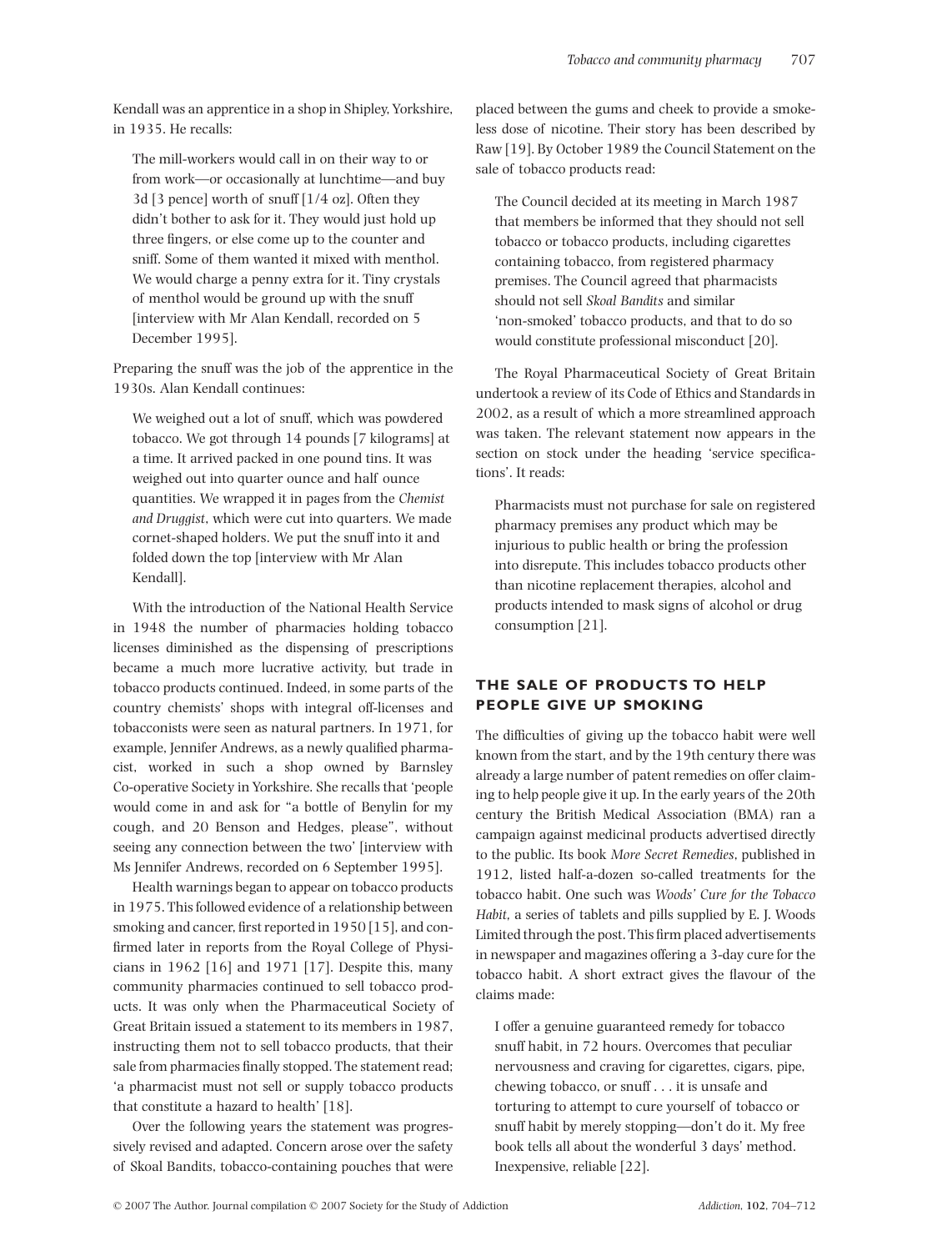|  | Table 1 Anti-smoking preparations available over the counter from pharmacies in Great Britain 1965. |  |  |  |  |  |  |  |  |  |
|--|-----------------------------------------------------------------------------------------------------|--|--|--|--|--|--|--|--|--|
|--|-----------------------------------------------------------------------------------------------------|--|--|--|--|--|--|--|--|--|

| Brand name                               | Manufacturer                  | Principal ingredient   |
|------------------------------------------|-------------------------------|------------------------|
| Ancig anti-smoking tablets               | Rexall                        | Ferrous sulphate       |
| Antisol anti-smoking aerosol             | Aerosmoke Limited             | Lobeline hydrochloride |
| Carter's anti-smoking tablets            | Carter Bros                   | Lobeline sulphate      |
| Cigenda tablets                          | British Chemotheutic          | Lobeline hydrochloride |
| Finifume anti-smoking tablets            | Kirby                         | Cocarboxylase          |
| Lobidan tablets                          | Uni-Pharma                    | Lobeline sulphate      |
| Lobron anti-smoking pastilles            | P. and M. Warrick             | Lobeline hydrochloride |
| Lof-U-Dine anti-smoking tablets          | Loftus                        | Lobeline hydrochloride |
| Lusty's anti-smoking tablets             | Lusty                         | Lobeline sulphate      |
| Nicoban cachous                          | Macarthys                     | Essential oils         |
| Nicobrevin anti-smoking capsules         | Miller of Golden Square       | Ouinidine              |
| Nosmo anti-smoking tablets               | Ayrton Saunders               | Ferrous sulphate       |
| Peska anti-smoking mixture               | Peska                         | Ferrous sulphate       |
| Stanwood treatment for the tobacco habit | <b>Stanwood Proprietaries</b> | Ferrous sulphate       |
| Terminex anti-smoking capsules           | Richards and Appleby          | Ouinidine 25 mg        |
| Triumph anti-smoking tablets             | Southon                       | Lobelia alkaloids      |

Source: *Martindale's Extra Pharmacopoeia*, 25th edn. London: The Pharmaceutical Press, 1967.

The BMA's campaign against patent remedies was highly effective, and the worst excesses of the antismoking preparations disappeared quickly from the market. These were, however, replaced quickly by a large range of products that did not make quite such extravagant claims, and this time the preparations were sold through pharmacies rather than through the post, to give them greater credibility. Yet such was the demand for such products that these soon came to form a small but significant part of the community pharmacist's business.

This market grew steadily in the post-war period, and by 1965 there were no fewer than 16 anti-smoking preparations available over the counter from pharmacies [23]. This number was exceeded only by the number of products available for the treatment of coughs, asthma and bronchitis. Some cough preparations were aimed specifically at smokers, such as Smokies Smokers Cough Pastilles, as were certain brands of toothpaste, such as Eucryl [24]. Anti-smoking preparations available in 1965 are listed in Table 1. At that time there was a large number of small proprietary medicine manufacturers, many of which had their own version of an anti-smoking preparation. Some of these products had optimistic-sounding names such as Finifume, Lobron and Terminex antismoking capsules. Their common feature was a bitter unpleasant taste. How successful they were is not known, but for pharmacists their sale represented a useful little business. Figure 2 illustrates two of these products, Antisol Anti-Smoking Aerosol and Lobidan Tablets.

## **NICOTINE REPLACEMENT THERAPY**

By the 1980s only a small number of pharmacies had alcohol and tobacco licences, but any loss of revenue



**Figure 2** Two anti-smoking preparations available in 1965

from smokers was to be short-lived, as pharmacists were presented with a new and even more profitable way of merchandizing nicotine. This time it was packaged not in the form of cigarettes but as nicotine replacement therapy (NRT). Table 2 illustrates the rapid development of product diversity in this area.

NRT made its first appearance in the form of chewing gum. Two strengths of Nicorette, 2 mg and 4 mg, were launched in 1988 by Pfizer. Both were classified initially as prescription only medicines (POMs), available only on a doctor's prescription. At that stage they were not prescribable under the National Health Service (NHS): they were available only on private prescription. The patient had to pay a consultation fee to see the doctor, and then the full cost of the gum itself, plus the pharmacist's dispensing fee. Only in 1991 was Nicorette chewing gum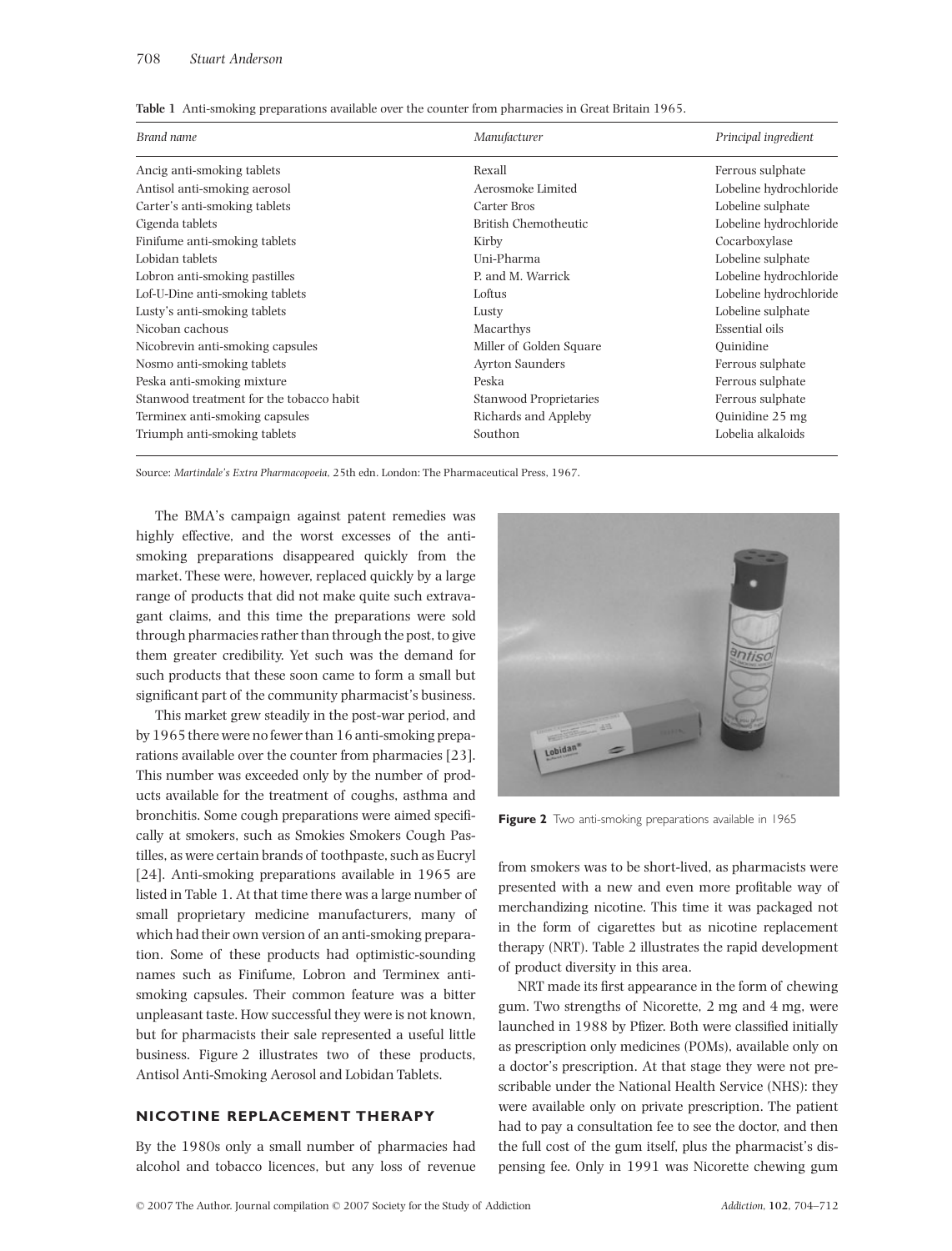| Product form           | Brand name     | Strength (mg<br>of nicotine) | Maker           | Year<br>introduced | <b>Initiallegal</b><br>status | Legal status<br>2006 |
|------------------------|----------------|------------------------------|-----------------|--------------------|-------------------------------|----------------------|
| Chewing gum            | Nicorette      | 2 <sub>mg</sub>              | Pharmacia       | 1988               | POM                           | <b>GSL</b>           |
|                        | Nicorette      | 4 <sub>mg</sub>              | Pharmacia       | 1988               | POM                           | <b>GSL</b>           |
|                        | Nicotinell     | 2 <sub>mg</sub>              | <b>Novartis</b> | 1995               | $\mathbf{P}$                  | <b>GSL</b>           |
|                        | Nicotinell     | 4 <sub>mg</sub>              | Novartis        | 1999               | ${\bf P}$                     | <b>GSL</b>           |
|                        | Boots own      | 2 <sub>mg</sub>              | <b>Boots</b>    | 1998               | $\mathbf{P}$                  | <b>GSL</b>           |
|                        | Boots own      | 4 <sub>mg</sub>              | <b>Boots</b>    | 1998               | $\mathbf P$                   | <b>GSL</b>           |
|                        | NiQuitin CQ    | $2 \text{ mg}$               | <b>GSK</b>      | 2003               | $\mathbf P$                   | <b>GSL</b>           |
|                        | NiQuitin CQ    | 4 <sub>mg</sub>              | <b>GSK</b>      | 2003               | $\mathbf P$                   | <b>GSL</b>           |
| Patches                | Nicotinell TTS | 7 <sub>mg</sub>              | <b>Novartis</b> | 1992               | $\mathbf P$                   | <b>GSL</b>           |
|                        | Nicotinell TTS | 14mg                         | <b>Novartis</b> | 1992               | $\mathbf{P}$                  | <b>GSL</b>           |
|                        | Nicotinell TTS | $21$ mg                      | Novartis        | 1992               | $\mathbf{P}$                  | <b>GSL</b>           |
|                        | Nicobate       | 7 mg                         | Merrell         | 1993               | P                             | Discontinued 1994    |
|                        | Nicobate       | 14mg                         | Merrell         | 1993               | P                             | Discontinued 1994    |
|                        | Nicobate       | $21 \text{ mg}$              | Merrell         | 1993               | P                             | Discontinued 1994    |
|                        | Nicorette      | 5 <sub>mg</sub>              | Pharmacia       | 1993               | P                             | <b>GSL</b>           |
|                        | Nicorette      | 10 <sub>mg</sub>             | Pharmacia       | 1993               | $\mathbf{P}$                  | <b>GSL</b>           |
|                        | Nicorette      | 15 <sub>mg</sub>             | Pharmacia       | 1993               | $\mathbf{P}$                  | <b>GSL</b>           |
|                        | Niconil        | 11 mg                        | Elan            | 1994               | $\mathbf{P}$                  | Discontinued 1999    |
|                        | Niconil        | $22$ mg                      | Elan            | 1994               | P                             | Discontinued 1999    |
|                        | Boots own      | 5 <sub>mg</sub>              | <b>Boots</b>    | 1998               | P                             | <b>GSL</b>           |
|                        | Boots own      | 10 <sub>mg</sub>             | <b>Boots</b>    | 1998               | P                             | <b>GSL</b>           |
|                        | Boots own      | $15 \text{ mg}$              | <b>Boots</b>    | 1998               | P                             | <b>GSL</b>           |
|                        | NiOuitin CO    | 7 mg                         | <b>GSK</b>      | 1999               | $\mathbf{P}$                  | <b>GSL</b>           |
|                        | NiOuitin CO    | 14 mg                        | <b>GSK</b>      | 1999               | $\mathbf{P}$                  | <b>GSL</b>           |
|                        | NiQuitin CQ    | $21 \text{ mg}$              | <b>GSK</b>      | 1999               | $\mathbf{P}$                  | <b>GSL</b>           |
| Nasal spray            | Nicorette      | $0.5$ mg                     | Pharmacia       | 1995               | POM (until 2000)              | $\mathbf{P}$         |
| Inhalator              | Nicorette      | 10 <sub>mg</sub>             | Pharmacia       | 1998               | $\mathbf{P}$                  | $\mathbf{P}$         |
| Microtabs (sublingual) | Nicorette      | $2 \text{ mg}$               | Pharmacia       | 1999               | $\mathbf{P}$                  | $\mathbf{P}$         |
| Lozenges               | Nicotinell     | $1 \text{ mg}$               | <b>Novartis</b> | 2000               | <b>GSL</b>                    | <b>GSL</b>           |
|                        | Nicotinell     | $2 \text{ mg}$               | Novartis        | 2004               | <b>GSL</b>                    | <b>GSL</b>           |
|                        | NiQuitin CQ    | 2 <sub>mg</sub>              | <b>GSK</b>      | 2002               | <b>GSL</b>                    | <b>GSL</b>           |
|                        | NiOuitin CO    | 4 <sub>mg</sub>              | <b>GSK</b>      | 2002               | <b>GSL</b>                    | <b>GSL</b>           |
|                        |                |                              |                 |                    |                               |                      |

**Table 2** Nicotine replacement therapy products introduced 1988–2006.

Source: *British National Formulary*. London: BMJ Publishing and RPS Publishing; 1987–2006.

2 mg (but not 4 mg) reclassified as a pharmacy medicine (P), which meant that it was available for sale from pharmacies: the patient now only paid for the product. The 4 mg gum remained a POM until 2000.

The second form of NRT to appear was skin patches; the first to be launched (by Novartis in 1992) was Nicotinell TTS patches, in three strengths: 7 mg, 14 mg and 21 mg of available nicotine. Other brands followed quickly. In 1993 Merrell introduced Nicabate patches in three strengths, 7 mg, 14 mg and 21 mg, although these were withdrawn from the market in 1994. A year later chewing gum containing no more than 2 mg of nicotine was reclassified as a general sales list (GSL) medicine, which meant that Nicorette chewing gum 2 mg and the others could now be sold directly to the public from any outlet, although their advertising was restricted.

A third presentation of NRT appeared in 1995. Nicorette nasal spray was introduced by Pharmacia as a POM,

giving a 500 microgram dose of nicotine. In 2000 its control was relaxed to that of a P medicine, and today no nicotine replacement therapy products remain regulated as prescription-only medicines. Also in 1995 Nicorette nasal spray and Nicotinell chewing gum became prescribable under the NHS, although they were subjected to particular scrutiny. 'Prescriptions will be sent to FHSAs [the Family Health Service Authorities which monitored the prescribing of general medical practitioners] to investigate the circumstances under which they were written' [25].

In 1998 came a relaxation in the control of direct advertising of NRT products to the public. NRT products classified as Ps and GSL medicines could be advertised, including on television. Within a short time other players entered the market. Boots' nicotine gum, 2 mg and 4 mg, were soon on sale to the public, and Boots' NRT patches 5 mg, 10 mg and 15 mg, followed shortly afterwards.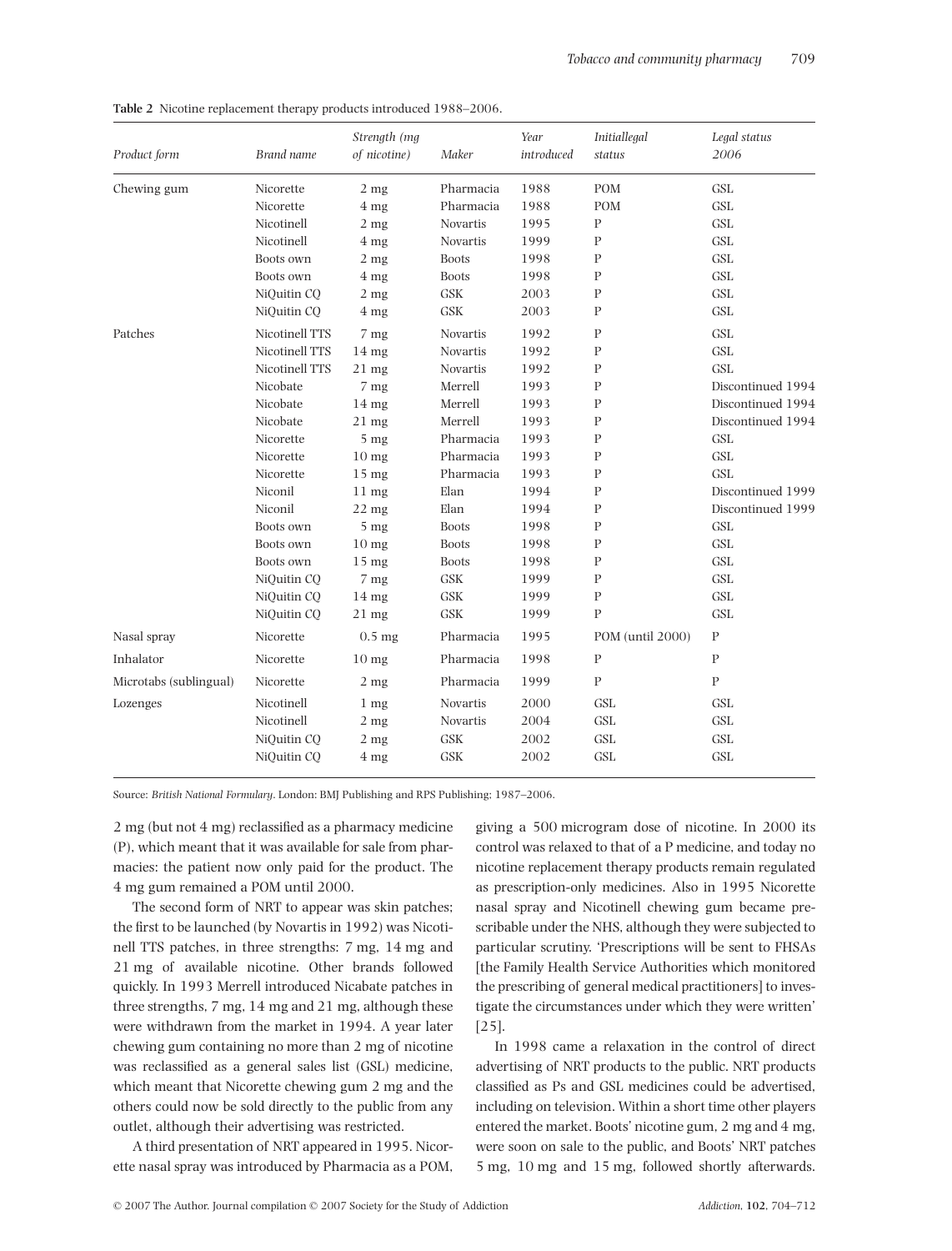New NRT presentations appeared. The Nicorette inhalator was introduced in 1998 as a pharmacy medicine. Nicorette Microtabs, delivering a 2 mg dose of nicotine sublingually, were launched in 1999 by Pharmacia. Novartis introduced a 1 mg Nicotinell lozenge in 2000, followed by a 2 mg lozenge in 2004. GSK introduced 2 mg and 4 mg NiQuitin CQ lozenges in 2004.

For community pharmacists NRT represented a worthwhile business opportunity. By 1996 the sale of smoking cessation products through pharmacies had already exceeded £41 million per year [26]. The involvement of pharmacists in the sale and dispensing of these products was considered by the Royal Pharmaceutical Society of Great Britain. In 1989 it published a statement to the effect that 'certain products marketed as medicines contain purified extract of tobacco or nicotine. No objection is made to the sale of such products when intended to help the purchaser stop smoking' [27].

## **COMMUNITY PHARMACISTS AND SMOKING CESSATION SERVICES**

In the late 1980s yet another way in which pharmacists might benefit from the nation's addiction to tobacco emerged. In 1986 the report of a committee of enquiry into pharmacy appointed by the Nuffield Foundation (Nuffield Report) [28] supported extending the role of the pharmacist, including a role in health promotion. There was, however, a long way to go; the Nuffield Report noted that 'The Consumers' Association survey showed that few people thought of the pharmacy as a likely source of family planning advice, or for that matter of advice on diet, stopping smoking, how to cope with tension, or checking blood pressure' [29]. Despite this, the Nuffield Report recommended that 'there is a role for pharmacists in health education, in cooperation with other health care professionals' [30].

This recommendation was taken up enthusiastically by the profession, and in due course the Pharmaceutical Society included a statement specifically about the role of the pharmacist in helping people to give up smoking in its code of practice. It noted that 'community pharmacists are a key contact point at which members of the public may seek advice on giving up smoking. In addition, the community pharmacy environment offers the possibility of opportunistic advice on smoking cessation' [31]. The policy statement was supported by more detailed guidelines. 'The purpose of these guidelines is to set out a framework for a smoking cessation service, and the development of closer working between the pharmacist and other members of the health care team' [32].

The approach was essentially an opportunistic one, in which pharmacists would slip discussion of the benefits of giving up smoking into the conversation with patients when an opportunity arose. To assist with this, pharmacists were to have leaflets available for the public to take away, and through the Pharmacy Healthcare Scheme the profession became co-sponsors of 'No Smoking Day'. Pharmacies that display up to a maximum of eight health promotion leaflets, and provide a range of other services, are entitled to payment for additional professional services.

Some community pharmacists had a more active involvement. In some Health Action Zones (areas identified by the Department of Health as requiring additional support) pharmacists became involved in the provision of smoking cessation services [33]. These included a voucher scheme which allowed the supply of NRT to those patients entitled to free prescriptions. Today NRT is available on NHS prescriptions, and is prescribable by nurses. Patient Group Directives allow for pharmacist prescribing of these products through a combination of pharmacy supply of NRT and smoking cessation support. Under the new contract for community pharmacists Primary Care Trusts are able to contract directly with pharmacists for the provision of tailored smoking cessation services.

# **PHARMACEUTICALS FOR SMOKING CESSATION**

The latest addition to the arsenal available to assist with smoking cessation is a non-nicotine pharmaceutical. Amfebutamone (bupropion, marketed as Zyban) was licensed in June 2000 as a POM available on the NHS, 'as an aid to smoking cessation in nicotine addicted patients' [34], but its introduction was not without incident. Within its first 6 months approximately 276 000 people used Zyban in the United Kingdom, and during this period the Committee on the Safety of Medicines (CSM) received a total of 3457 suspected adverse reaction reports about it. Seventy-four of these reports were of seizures, although 50% of these patients had predisposing factors; 18 resulted in death [35].

On 30 May 2001 the chairman of the CSM wrote to all doctors and pharmacists advising them of a modified dosage schedule and of new safety precautions relating to Zyban [36]. By 24 July 2002 the number of reported deaths suspected of being linked to Zyban had risen to 60. However, in most cases death was the result of the patient's underlying condition, with cardiovascular disorders such as stroke accounting for 70% of the deaths. Furthermore, the proportion of suspected adverse reaction reports to Zyban associated with a fatal outcome was less than 1%, compared to approximately 2% for all medicines.

Zyban continues to be available on prescription, where it is indicated 'as an adjunct to smoking cessation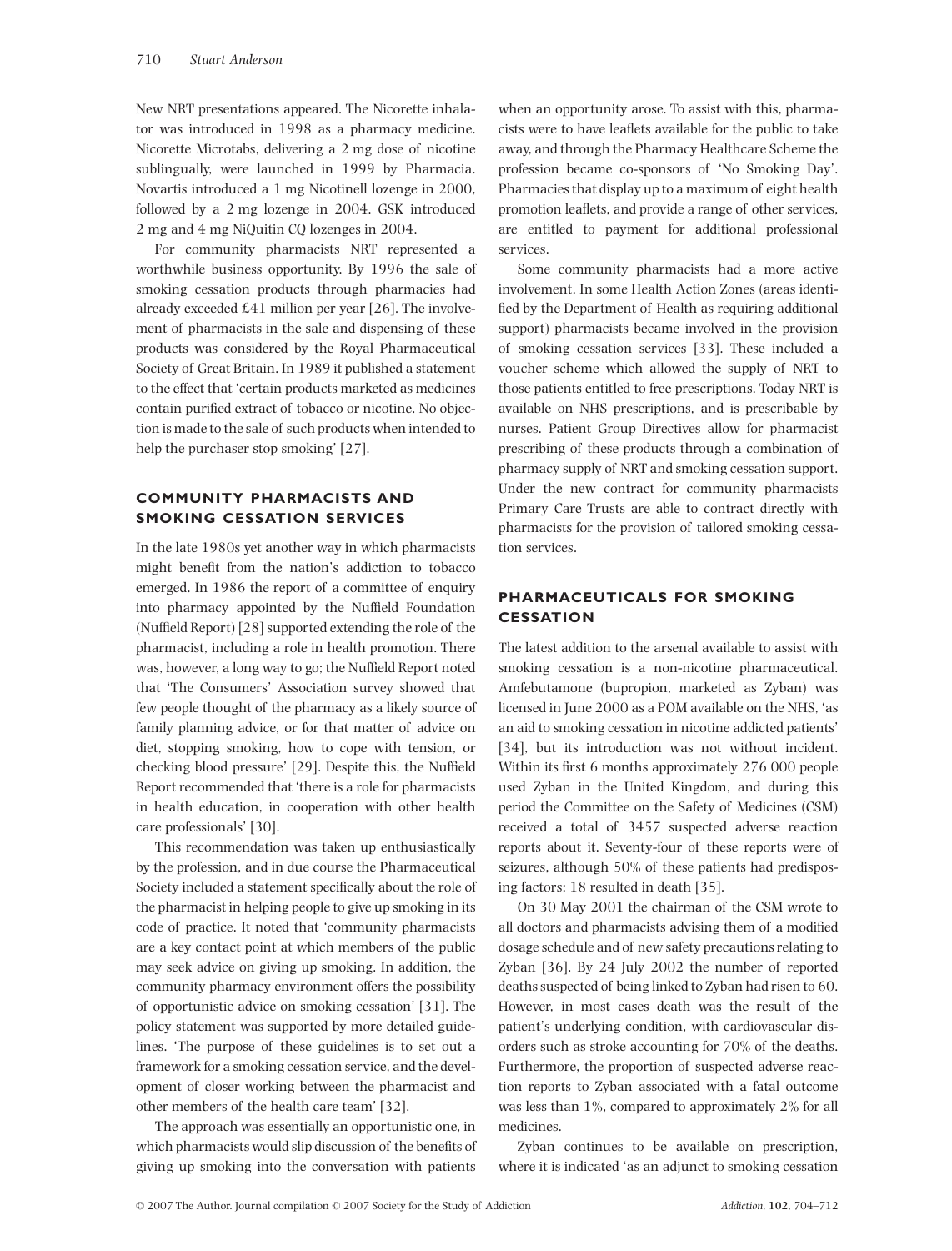in combination with motivational therapy'. The CSM has issued a further reminder that 'bupropion should not be prescribed in patients with a history of seizures or of eating disorders, in those experiencing acute symptoms of alcohol or benzodiazepine withdrawal', among other things [37]; and the National Institute for Health and Clinical Excellence (NICE) has recommended that nicotine replacement therapy or bupropion should be prescribed on the NHS only for smokers who commit to a target stop date. A second prescription should be issued only if a smoker demonstrates a continuing commitment to stop smoking. If an attempt to stop smoking is unsuccessful, the NHS will normally not fund a further attempt within 6 months [38].

For those wishing to stop smoking the availability of Zyban extends the range of options available, despite the limitations on availability under the NHS. For community pharmacists, it adds a further dimension to their role in smoking cessation; the pharmacist now has not only a steady flow of NHS prescriptions to dispense, but also a worthwhile trade in prescriptions for private patients and those no longer eligible for supplies under the NHS. During 2005 a total of 132 000 prescriptions for Zyban were dispensed under the NHS, at a total cost of nearly £5 million [39]. The pharmacist's role in this area has therefore extended over a short period of time from offering advice, through providing smoking cessation services, to the sale of NRT and the dispensing of Zyban [40].

#### **CONCLUSIONS**

This paper has reviewed the role of the community pharmacist in Great Britain in the sale and supply of smoking and tobacco products, and demonstrated how this role has changed, particularly in the second half of the 20th century. The role has encompassed a wide range of activities, including the sale of tobacco products, such as cigarettes, snuff and cigars; the sale of smokers' accessories, such as pipes and cigarette-rolling machines; the sale of preparations intended to help people to stop smoking; and the provision of health promotion literature.

Analysis of the reasons for the shifting emphasis identifies a number of factors which have contributed to change. They include the changing definitions of hazardous substances, perceptions of risk and the impact of research evidence (such as that for the link between smoking and cancer). Another is changes to the regulation of medicines; deregulation of medicines (prescription only to pharmacy only) had a major impact on the availability and use of nicotine replacement therapy. Other influences have been the impact of committees of inquiry (the Nuffield Report on Pharmacy in 1986), and decisions taken by the Pharmaceutical Society of Great

Britain in relation to the professional conduct of pharmacists (specifically in relation to the sale of tobacco).

Despite the changes described there have also been elements of continuity. There has, for example, been continuous involvement by community pharmacists with tobacco-related products over several centuries, and particularly during the 20th century. The story of tobacco and community pharmacists illustrates the continuing tension between pharmacy as trade and pharmacy as profession. Tobacco has been an important part of the pharmacist's trade, yet pharmacy has always seen health promotion as an opportunity to extend its professional role. With direct payment for these activities, promoting healthy living becomes both a professional and a business activity.

During the course of the 20th century pharmacy achieved the remarkable feat of converting a profitable trade in the sale of cigarettes, tobacco and cigars into a much more profitable trade in products to help people give up smoking. Indeed, pharmacists have never had a problem with the apparent paradox of selling tobacco products in one part of the shop while selling products to help them to give it up in another. Tobacco has always been a useful little addition to the pharmacist's trade.

#### **Acknowledgements**

The oral history of community pharmacy from which short extracts are taken was funded through a history of medicine project grant awarded by the Wellcome Trust, project number 043205/2/94/2. The tapes form part of the National Life Stories Collection at the National Sound Archive of the British Library. Figures are reproduced by kind permission of the Museum of the Royal Pharmaceutical Society of Great Britain.

#### **References**

- 1. Hilton M. *Smoking in British Popular Culture, 1800–2000: Perfect Pleasures.* Manchester: Manchester University Press; 2000.
- 2. Goodman J. *Tobacco in History: the Cultures of Dependence*. London: Routledge; 1993.
- 3. Lock S., Reynolds L., Tansey T., editors. *Ashes to Ashes: The History of Smoking and Health.* Amsterdam: Rodopi; 1998.
- 4. Berridge V. S., Starns P. The 'invisible industrialist' and public health: the rise and fall of 'safer smoking' in the 1970s. In: Berridge V., Loughlin K., editors. *Medicine, the Market and the Mass Media: Producing Health in the Twentieth Century.* London: Routledge; 2005, p. 172–91.
- 5. Dickson S. A. *Panacea or Precious Bane.* New York: Longman; 1954, p. 15–27.
- 6. Stewart G. G. A history of the medicinal use of tobacco 1492–1860. *Med History* 1967; **XI**: 228–68.
- 7. Stewart G. G. A history of the medicinal use of tobacco 1492–1860. *Med History* 1967; **XI**: 234.
- 8. Stewart G. G. A history of the medicinal use of tobacco 1492–1860. *Med History* 1967; **XI**: 233.